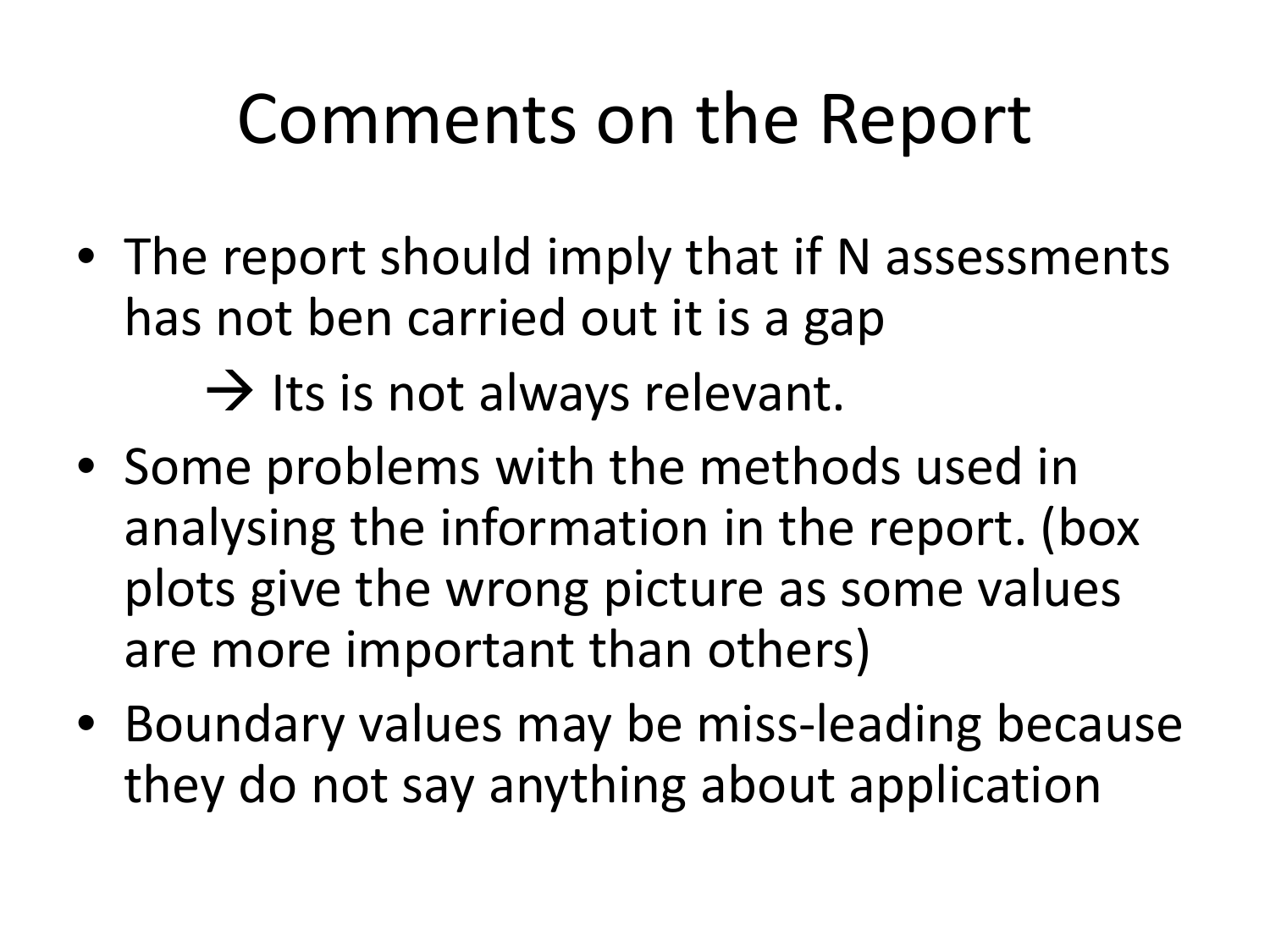## Reason why a certain method is (not) applied

- BQE are not intercalibrated
- In-cooperate risks (e.g. 90% percentile)
- Historic tradition
- Political reasons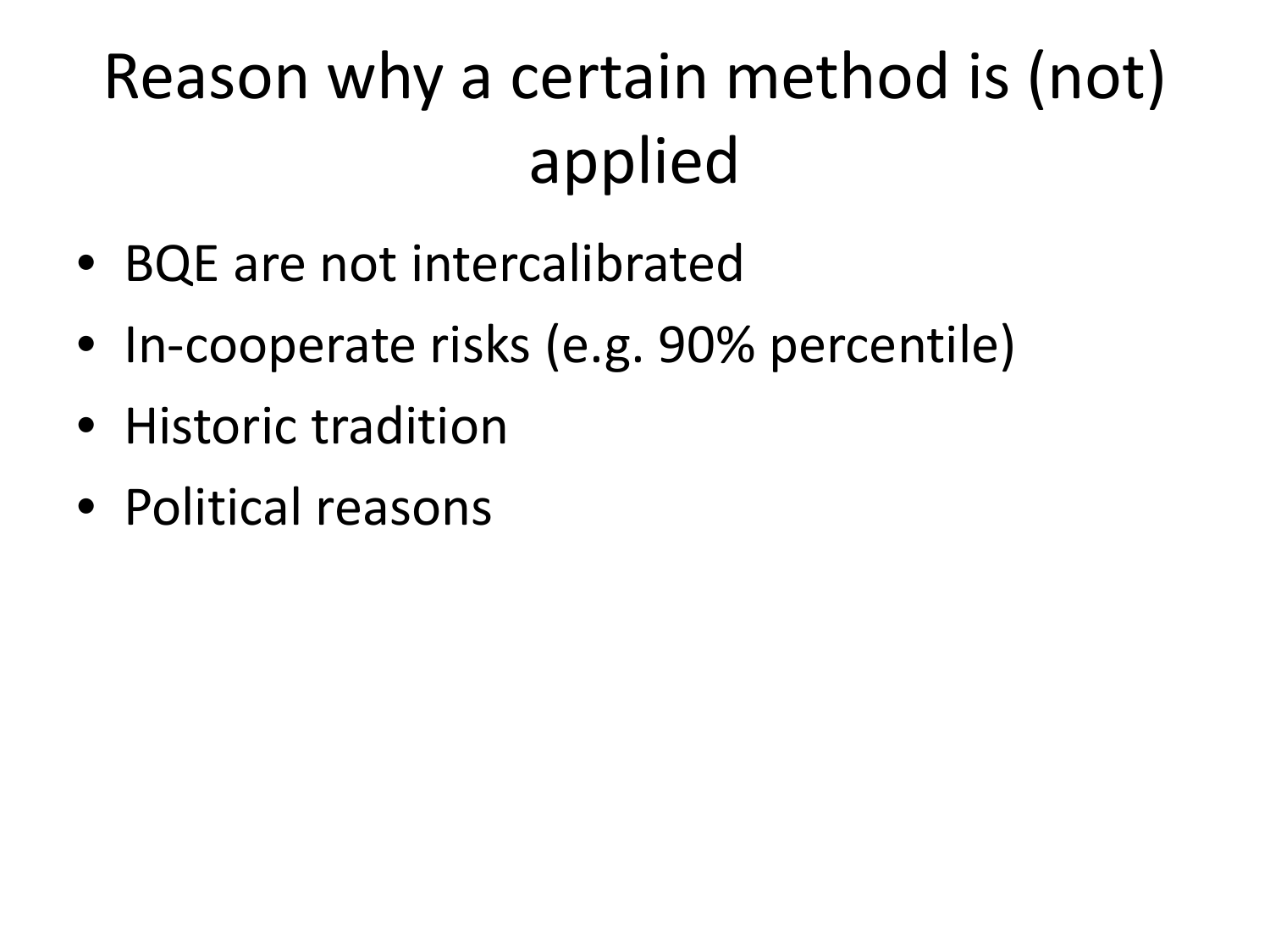# How to obtain, high status"

- Different appraoches
- No clear picture accross EU
- There might be exeption to the concept of high status (e.g. Role of geology for setting boundaries)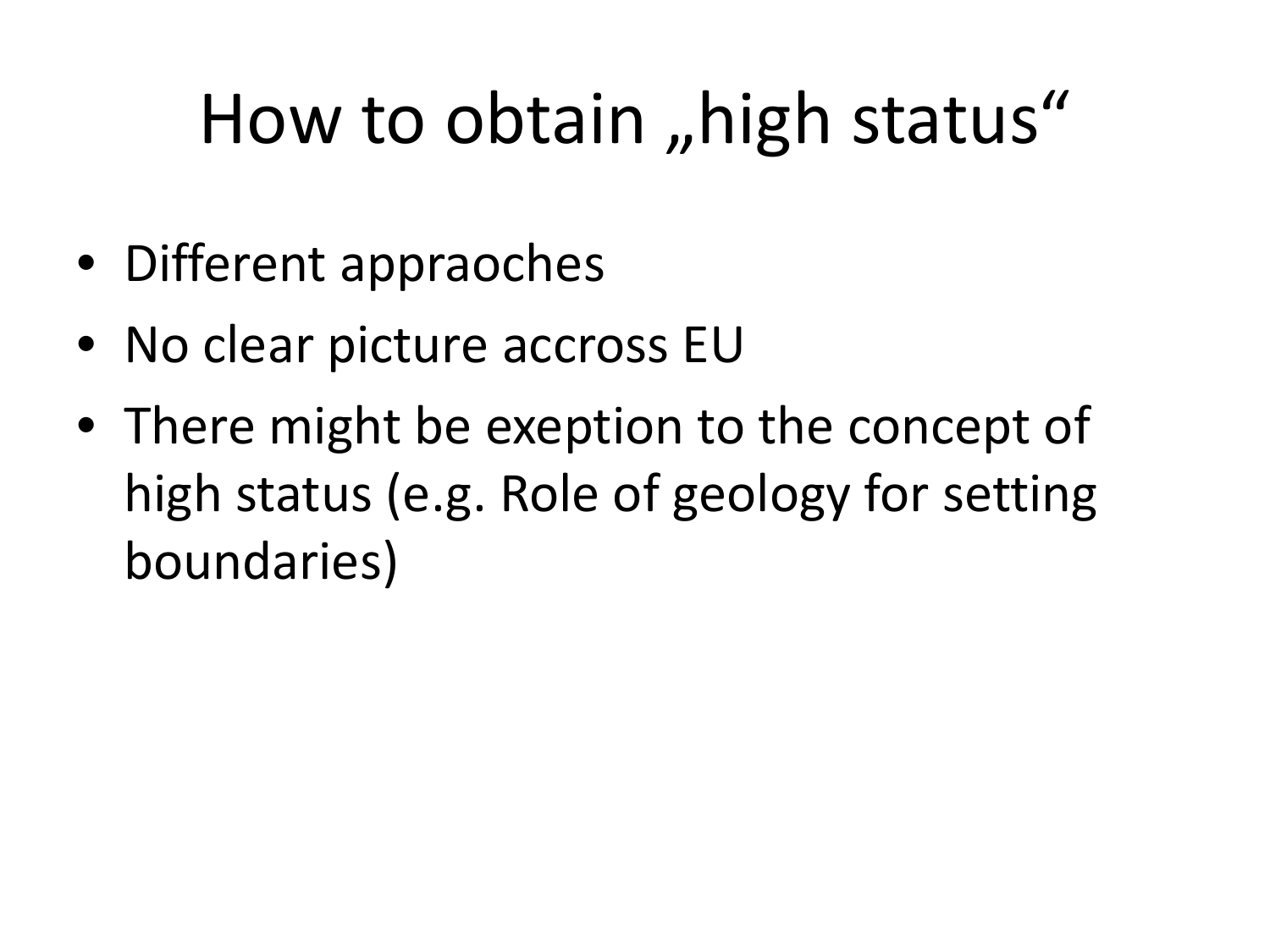### Other reasons for the differences in MS boundary values?

- MS use them in different situations
- Precation is built in or not
- Political issues

#### $-\rightarrow$  The understanding of this issues is limited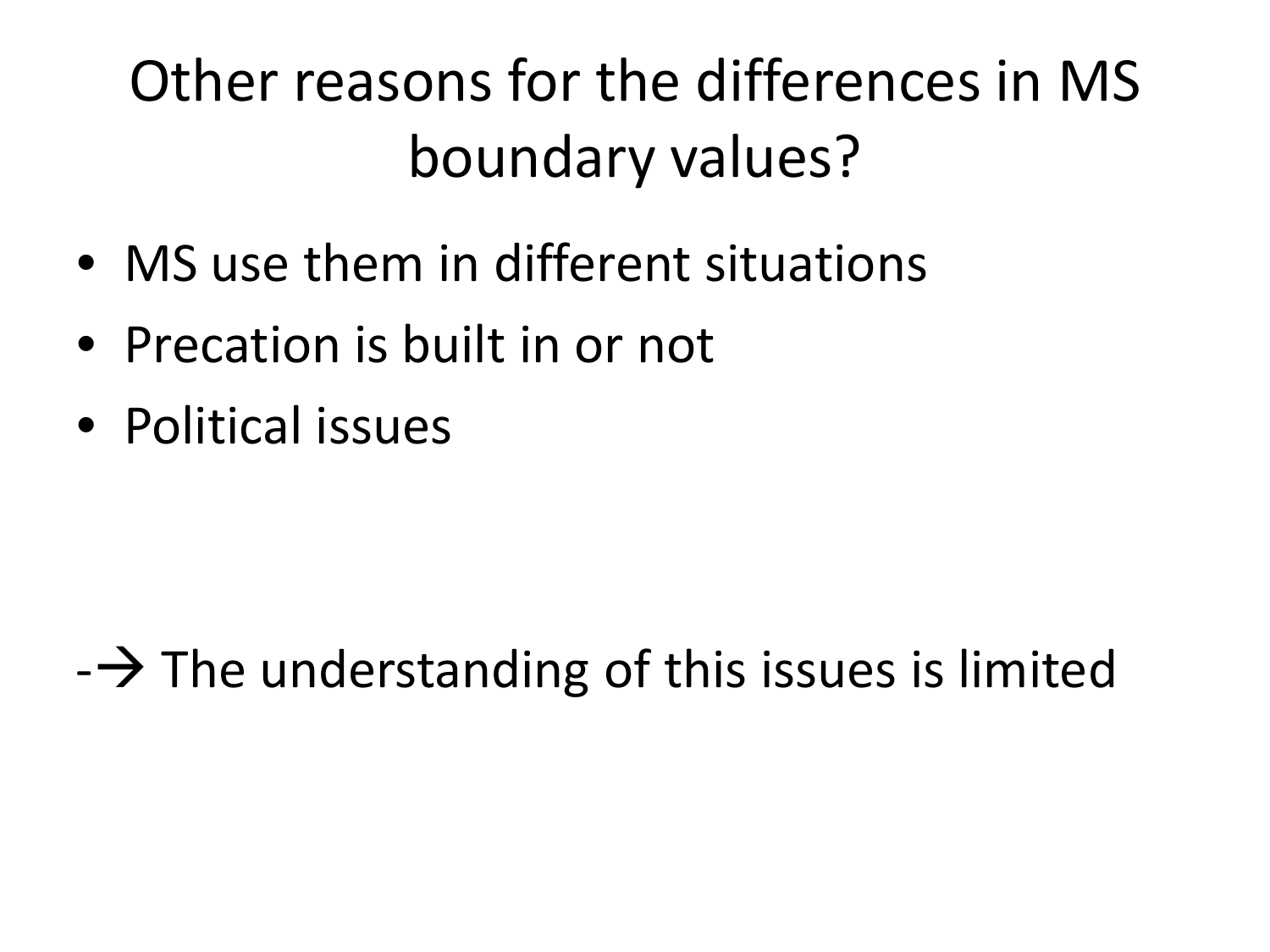### How are boundaries used

- DE: uses the supporting elements as a further indication of the problem
- AT: Used for licensing
- They are just 2 values in a more complex system
- Are they target values or are they standards?